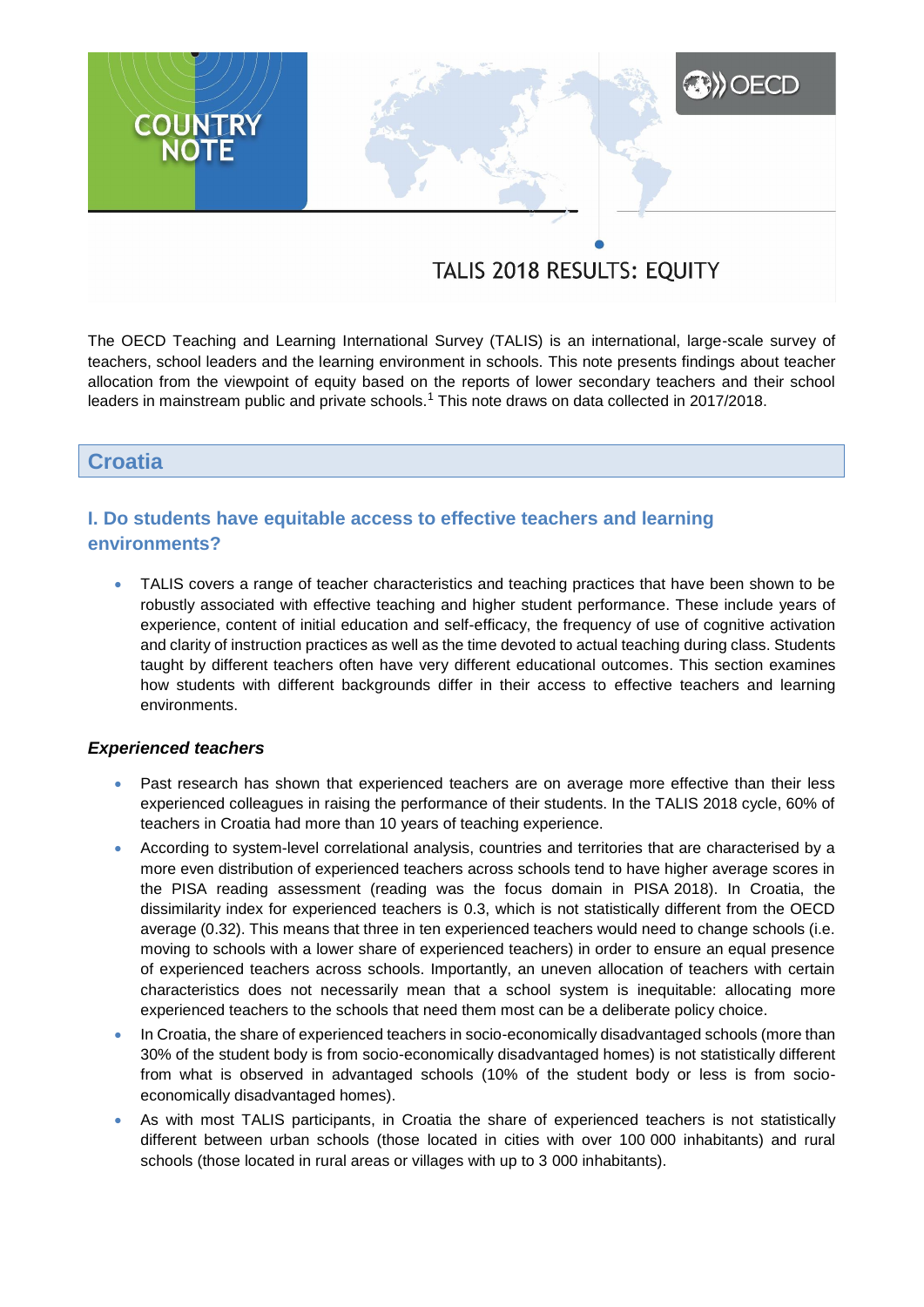# **Figure 1. Allocation of experienced teachers**



Results based on responses of lower secondary teachers and principals

Notes: Only countries and territories with available data are shown. The dissimilarity index measures if the allocation of teachers with a given characteristic in a country's schools resembles the overall teacher population of the country and it ranges from 0 (i.e. the allocation of teachers in schools resembles perfectly the teacher population of the country) to 1 (i.e. teachers with a certain characteristic are concentrated in a single school). Differences across school types that are not statistically significant are highlighted with lighter colours. Source: OECD, TALIS 2018 Database, Table 2.3.

#### *Teachers with comprehensive formal education*

- TALIS asks teachers about the content of their initial education and training. In the TALIS 2018 cycle, 32% of teachers in Croatia reported to have received a comprehensive initial education, which includes subject content, pedagogy, classroom practices, cross-curricular skills, teaching in a mixed-ability setting and classroom management: this is lower than the OECD average (39%). On average across OECD countries/territories, initial training in cross-curricular skills, teaching in a mixed-ability setting and classroom management tend to be less prevalent than the other types of training.
- As shown by system-level correlational analysis, across countries and territories, the more even the distribution of teachers with comprehensive initial training across schools, the higher students' mean reading score in PISA. In Croatia, the dissimilarity index for comprehensively trained teachers is 0.25, which is not statistically different from the OECD average (0.26).
- In Croatia, the share of teachers with comprehensive formal education in urban schools is different from what is observed in rural schools. The share of these teachers is 11 percentage points lower in urban schools than in rural schools. The difference between disadvantaged and advantaged schools is not statistically significant.

#### *Teachers with higher self-efficacy*

 Research highlights how self-efficacy is positively related to performance in a wide range of settings. Teachers and students are no exception. TALIS elicits teachers' self-efficacy beliefs by asking them to assess their ability to perform well in a range of tasks related to classroom management, instruction, and students' engagement. In Croatia, the dissimilarity index for teachers with higher self-efficacy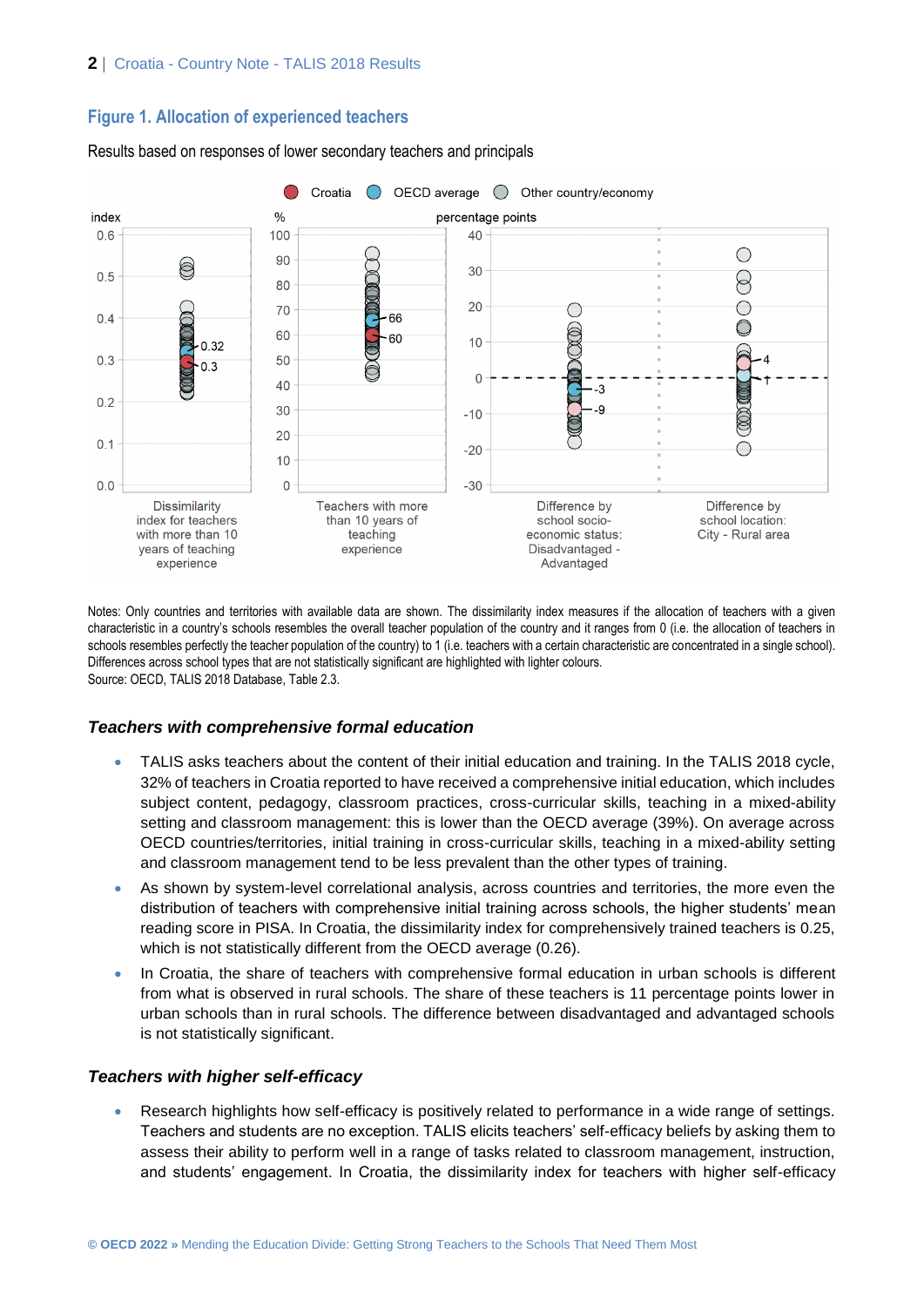(defined as those in the top quarter of the national distribution of the self-efficacy scale) is 0.26, which is not statistically different from the OECD average (0.29).

 In the majority of countries and territories participating in TALIS, the share of teachers at the top of the national distribution of the self-efficacy scale is not statistically different across the different types of schools; that is, between disadvantaged and advantaged schools, and urban and rural schools. This is also true in Croatia.

#### *Teachers who allocate a larger share of class time to actual teaching*

#### **Figure 2. Allocation of teachers who spend a larger share of class time on actual teaching**



Results based on responses of lower secondary teachers and principals

Notes: Only countries and territories with available data are shown. The dissimilarity index measures if the allocation of teachers with a given characteristic in a country's schools resembles the overall teacher population of the country and it ranges from 0 (i.e. the allocation of teachers in schools resembles perfectly the teacher population of the country) to 1 (i.e. teachers with a certain characteristic are concentrated in a single school). Differences across school types that are not statistically significant are highlighted with lighter colours. Source: OECD, TALIS 2018 Database, Table 2.12.

- Past research has highlighted a positive association between the share of class time teachers devote to teaching and student achievement. The ability of teachers to maximise instruction time is closely related to their ability to maintain order in the classroom. But of course students' attitudes and behaviour also matter as a factor influencing the proportion of time spent on teaching and learning, and are partly outside of teachers' control. TALIS measures the instruction time to which students are exposed by asking teachers how their working time is allocated between different tasks such as administrative tasks, keeping order and actual teaching in a regular weekly class.
- According to system-level correlational analysis, students' average performance in reading is lower in education systems where teachers who spend a larger share of class time on actual teaching are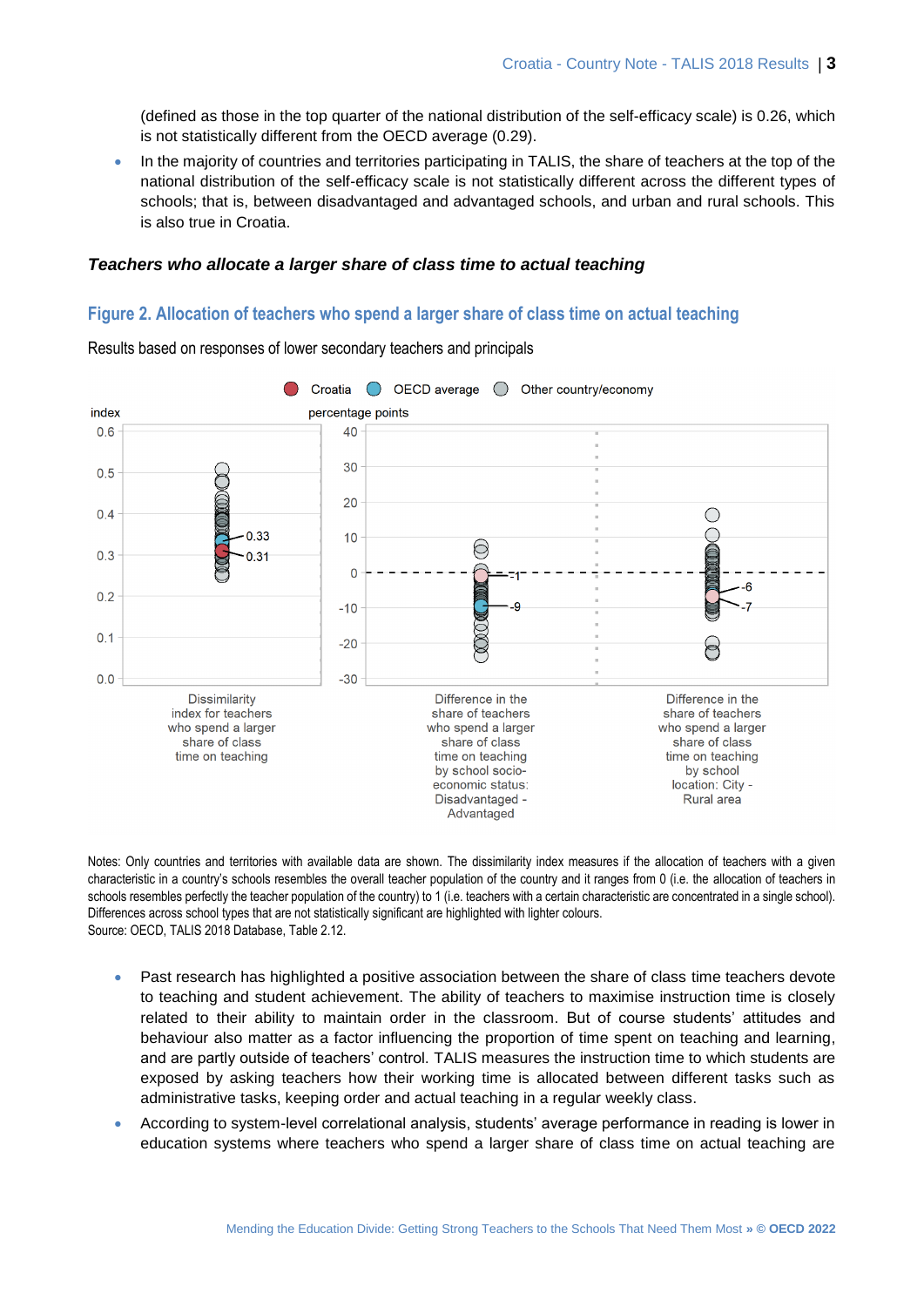unevenly distributed across schools. In Croatia, the dissimilarity index for teachers who spend a larger share of class time on actual teaching (defined as those in the top quarter of the national distribution of the share of class time allocated to actual teaching) is 0.31, which is not statistically different from the OECD average (0.33).

- Across TALIS participants, teachers who maximise their students' learning opportunities by spending more time on actual teaching in the classroom tend to be over-represented in socio-economically advantaged schools and private schools. This indirectly confirms that teachers' ability to maximise the time spent on actual teaching and to manage the classroom is likely to be related to the classroom environment, which can be more challenging in certain schools than in others. In Croatia, the share of teachers who spend a larger share of class time on actual teaching in disadvantaged schools is not statistically different from what is observed in advantaged schools.
- Differences according to school location tend to be less common. In Croatia, there is no statistically significant difference in the share of teachers who spend a larger share of class time on actual teaching between urban and rural schools.

#### *Teachers who use cognitive activation practices on a more regular basis*

- Cognitive activation consists of instructional activities that require students to evaluate, integrate and apply knowledge within the context of problem solving (e.g. presenting tasks for which there is no obvious solution or which require students to think critically, and asking students to decide on their own procedures for solving complex tasks). Past research has shown that the use of cognitive activation is associated with higher student achievement. In Croatia, the dissimilarity index for teachers who rely on cognitive activation practices most often (defined as those who are in the top quarter of the national distribution in terms of the frequency of use of cognitive activation practices) is 0.27, which is not statistically different from the OECD average (0.3).
- As in most countries and territories participating in TALIS, in Croatia there is no statistically significant difference in the share of teachers who rely on cognitive activation practices on a more regular basis between disadvantaged and advantaged schools, and urban and rural schools.

#### *Teachers who use clarity of instruction practices on a more regular basis*

- Clarity of instruction is conceptualised in TALIS as the ability to set clear and comprehensive instruction and learning goals, to connect new and old topics, and to provide students with a summary at the end of the lesson. Past studies have shown how this practice is related to positive student outcomes, including learning motivation, achievement and satisfaction. In Croatia, the dissimilarity index for teachers who most often adopt clarity of instruction techniques (defined as those who are in the top quarter of the national distribution in terms of the frequency of use of clarity of instruction practices) is 0.28, which is not statistically different from the OECD average (0.3).
- In Croatia, the share of teachers who more regularly adopt clarity of instruction practices is not statistically different across different types of schools, such as between disadvantaged and advantaged schools, and urban and rural schools.

#### **II. Do students have equitable access to digital learning in school?**

 The use of digital technology for teaching and learning can help students acquire digital skills, socialemotional skills and more standard cognitive skills such as numeracy and literacy. While teachers' reliance on ICT has increased considerably in the wake of the COVID-19 pandemic, school closures have also highlighted the continued presence of digital divides. Available evidence shows that learning losses have been the most severe among marginalised students, who tend to have more limited access to digital learning resources. It is important to note, however, that the data presented in this note were collected in 2017/2018; that is before the outbreak of the COVID-19 pandemic.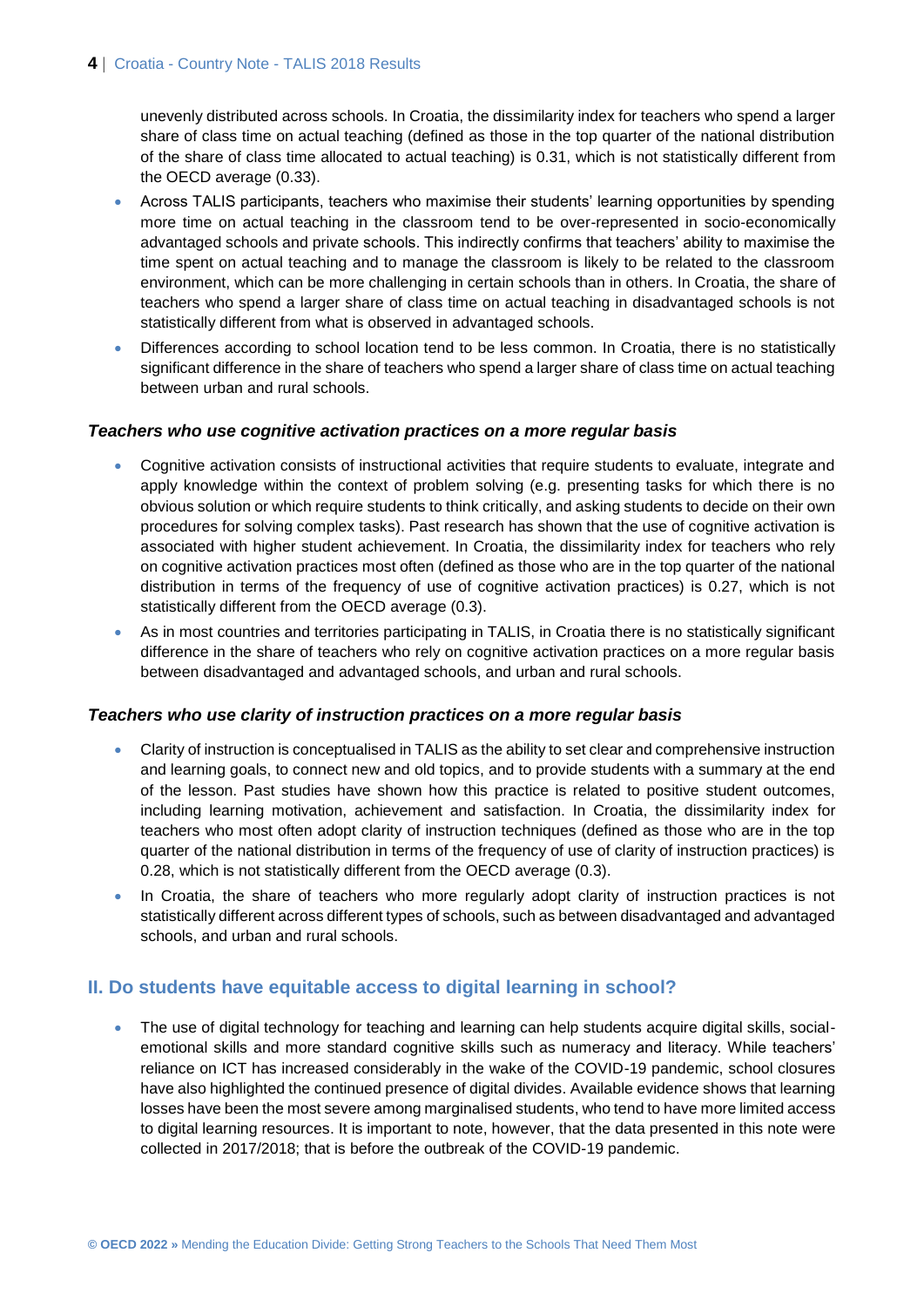#### *ICT equipment in school*

- Having adequate ICT equipment at school, such as software, computers, laptops and smart boards, is essential to effective digital learning. In the TALIS 2018 cycle, 25% of principals in Croatia reported that the school's capacity to provide quality instruction was hindered "quite a bit" or "a lot" by a shortage or inadequacy of digital technology for instruction. This is the same as the OECD average (25%).
- On average across OECD countries/territories, the share of principals who reported that the school's capacity to provide quality instruction was hindered by a shortage or inadequacy of digital technology for instruction is higher in socio-economically disadvantaged schools than in advantaged schools (by nine percentage points). Yet, in Croatia there is no statistically significant difference in the share of these principals between disadvantaged and advantaged schools.
- On average across OECD countries/territories, there is no statistically significant difference in the share of principals who reported that the school's capacity to provide quality instruction was hindered by a shortage or inadequacy of digital technology for instruction between urban and rural schools. This is also true in Croatia.

#### *Teachers with high self-efficacy in ICT use*

- Having access to technology does not improve student learning in itself. Effective integration of technology into teaching and learning requires teachers who are well trained and able to use digital tools for instruction. In the TALIS 2018 cycle, 59% of teachers in Croatia reported that they could support student learning through the use of digital technology "quite a bit" or "a lot", which is lower than the OECD average (67%).
- The dissimilarity index for these teachers is 0.25, which is lower than the OECD average (0.31). This means that one in four teachers with high self-efficacy in ICT use would need to change schools (i.e. moving to schools with a lower share of teachers with high self-efficacy in ICT) in order to ensure an equal presence of these teachers across schools. It is important to note, however, that self-efficacy is context-specific. Therefore, the same teacher may report a different level of self-efficacy in a different school environment.
- According to system-level correlational analysis, disadvantaged students tend to have just as much or more opportunity to learn digital literacy skills (such as detecting if the information read is subjective or biased) in education systems where teachers with high self-efficacy in ICT and teachers who regularly teach using ICT are more evenly distributed across schools.
- In Croatia, the share of teachers who feel they can support student learning through the use of digital technology "quite a bit" or "a lot" is not statistically different in socio-economically disadvantaged schools than what is observed in advantaged schools.
- Similar to most TALIS participants, in Croatia there is no statistically significant difference in the share of teachers who feel capable of using ICT in class between urban and rural schools.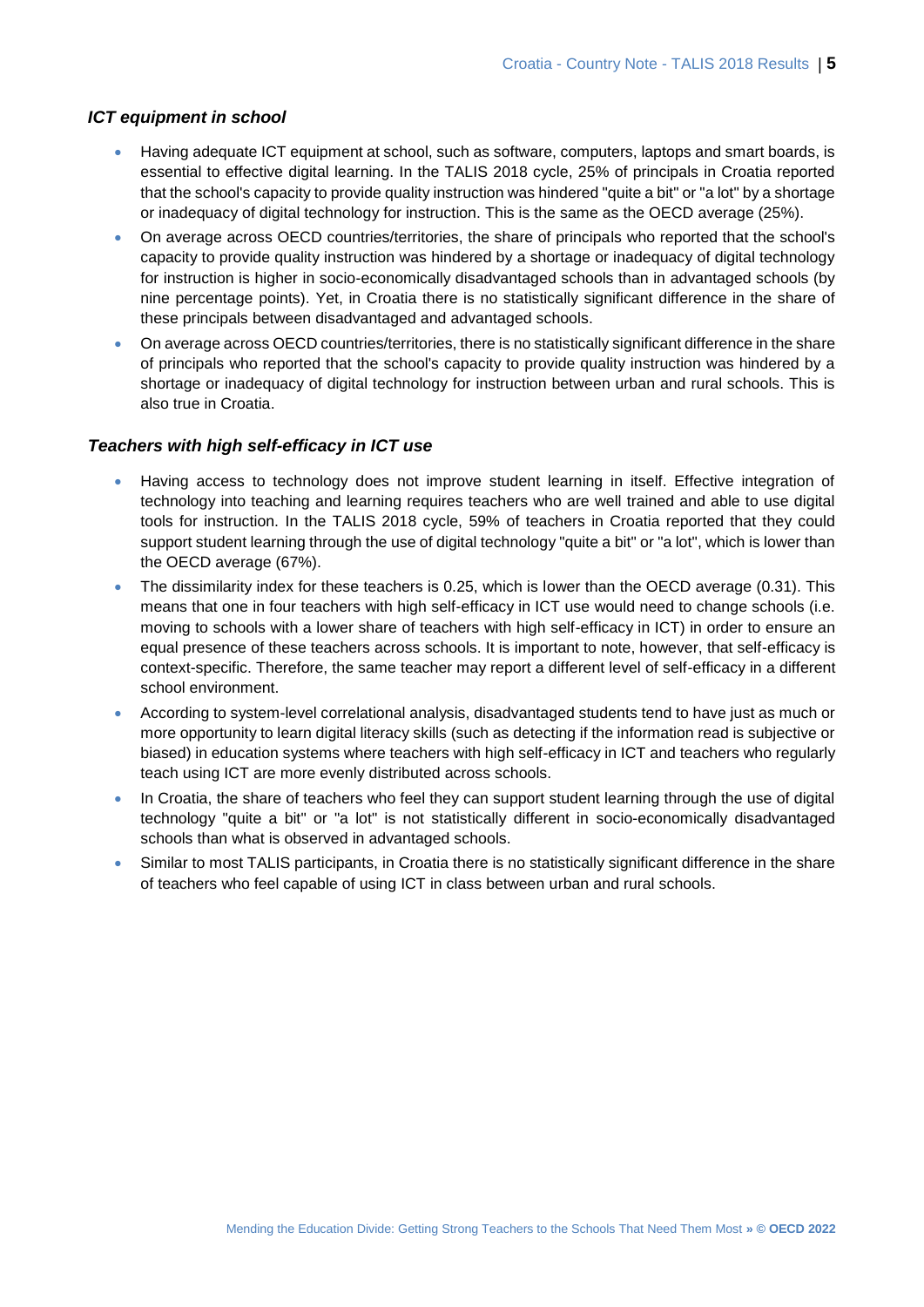



Results based on responses of lower secondary teachers and principals

Notes: Only countries and territories with available data are shown. The dissimilarity index measures if the allocation of teachers with a given characteristic in a country's schools resembles the overall teacher population of the country and it ranges from 0 (i.e. the allocation of teachers in schools resembles perfectly the teacher population of the country) to 1 (i.e. teachers with a certain characteristic are concentrated in a single school). Differences across school types that are not statistically significant are highlighted with lighter colours. Source: OECD, TALIS 2018 Database, Table 3.12.

#### *Teachers who use ICT for teaching on a regular basis*

- Past research has highlighted a positive relationship between teachers' perceived self-efficacy in ICT and their use of digital technology in the classroom. Although the literature also shows that ICT use at school does not automatically lead to better student outcomes – both too limited and overly excessive use of ICT can be associated with lower student achievement – teachers' and students' ability to make the most of ICT is reinforced by regular and judicious use of digital technology in the classroom. In the TALIS 2018 cycle, 46% of teachers in Croatia reported "frequently" or "always" letting students use ICT for projects or class work, which is lower than the OECD average (53%). The dissimilarity index for these teachers is 0.24, which is lower than the OECD average (0.32).
- As with most TALIS participants, in Croatia the share of teachers who regularly use ICT in class is not statistically different between socio-economically disadvantaged and advantaged schools.
- As with most TALIS participants, in Croatia there is no statistically significant difference in the share of teachers who regularly use ICT for teaching between urban and rural schools.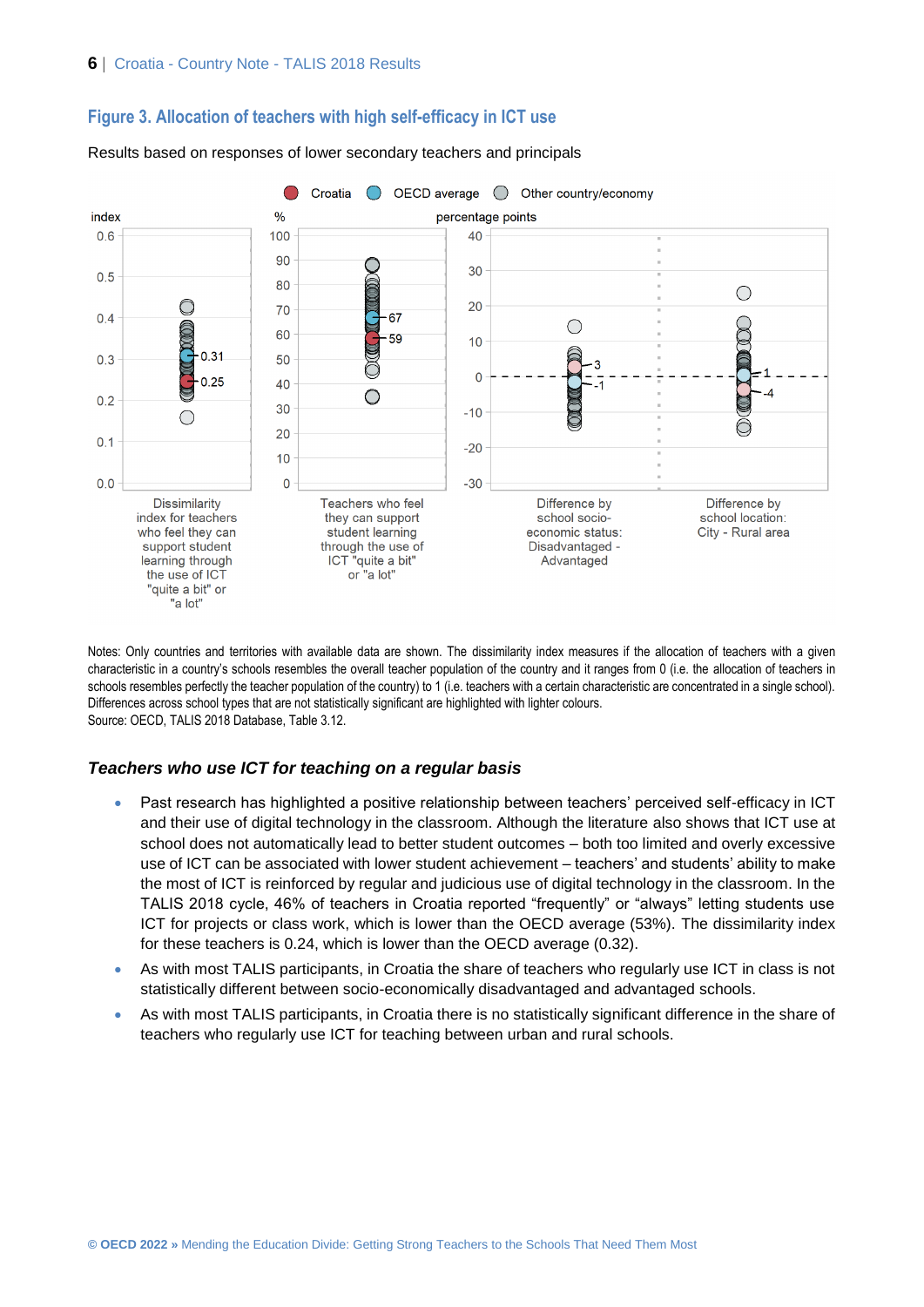

#### **Figure 4. Allocation of teachers who regularly use ICT for teaching**

index class work class work

Results based on responses of lower secondary teachers and principals

Notes: Only countries and territories with available data are shown. The dissimilarity index measures if the allocation of teachers with a given characteristic in a country's schools resembles the overall teacher population of the country and it ranges from 0 (i.e. the allocation of teachers in schools resembles perfectly the teacher population of the country) to 1 (i.e. teachers with a certain characteristic are concentrated in a single school). Differences across school types that are not statistically significant are highlighted with lighter colours. Source: OECD, TALIS 2018 Database, Table 3.15.

# **Key features of TALIS 2018**

TALIS uses questionnaires administered to teachers and their school principals to gather data. Its main goal is to generate internationally comparable information relevant to developing and implementing policies focused on school leaders, teachers and teaching, with an emphasis on those aspects that affect student learning. It gives a voice to teachers and school leaders, allowing them to provide input into educational policy analysis and development in key areas.

- The international target population for TALIS is composed of lower secondary teachers and their school leaders in mainstream public and private schools. TALIS 2018 offered three additional options: 15 countries and territories also surveyed teachers and school leaders in their primary schools (ISCED level 1), 11 countries and territories, including Croatia, did so in their upper secondary schools (ISCED level 3) and 9 countries and territories conducted the survey in schools that participated in the 2018 OECD Programme for International Student Assessment (PISA).
- Building on literature identifying the characteristics and practices of teaching that boost student achievement, the report *Mending the Education Divide: Getting Strong Teachers to the Schools That Need Them Most*, published on 14 March 2022, shows how teachers with different characteristics and practices tend to concentrate in different schools, and how much access students with different socioeconomic backgrounds have to strong teachers. It points out the aspects of different educational